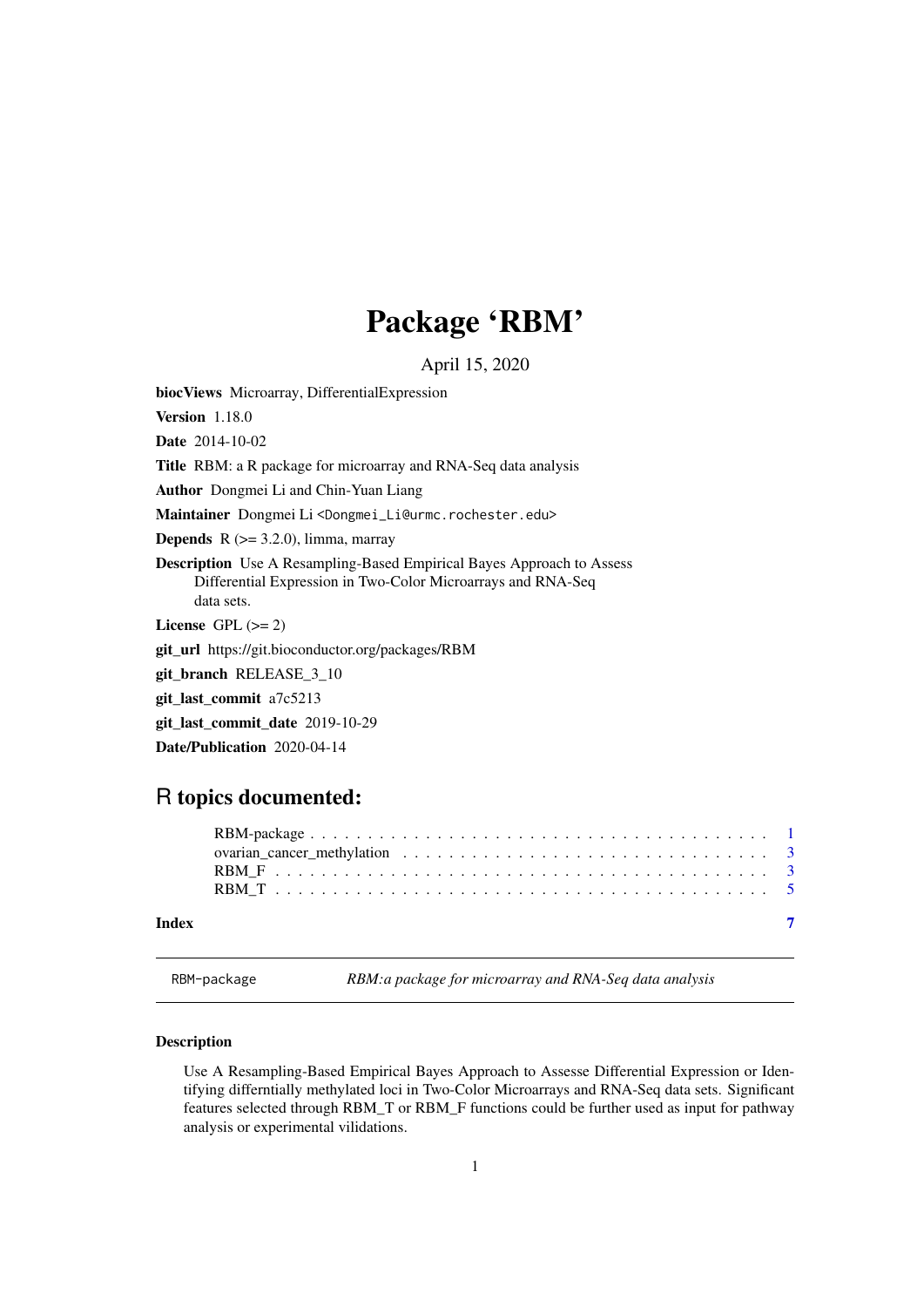#### <span id="page-1-0"></span>Details

| Package: | RBM                              |
|----------|----------------------------------|
| Type:    | Package                          |
| Version: | 0.99.0                           |
| Date:    | 2014-10-05                       |
| Depends: | $R$ ( $>=$ 3.0.0), limma, marray |
| License: | $GPL (=2)$                       |

#### Author(s)

Dongmei Li and Chin-Yuan Liang Maintainer: Dongmei Li <dongmeiliur@gmail.com> and Chin-Yuan Liang <liang.tony@gmail.com>

#### References

Li D, Le Pape MA, Parikh NI, Chen WX, Dye TD (2013) Assessing Differential Expression in Two-Color Microarrays: A Resampling-Based Empirical Bayes Approach. PLoS ONE 8(11): e80099. doi: 10.1371/journal.pone.0080099

#### See Also

The [RBM\\_T](#page-4-1) and [RBM\\_F](#page-2-1) functions defined in this package. The limma and marray packages.

#### Examples

```
normal data \leq matrix(rnorm(200\star6), 200, 6)
mydesign \leq c(0, 0, 0, 1, 1, 1)norm_result <- RBM_T(normal_data,mydesign,50,0.05)
unif_data <- matrix(runif(200*7, 0.10, 0.95), 200, 7)
mydesign2 <- c(0,0,0, 1,1,1,1)
unif_result <- RBM_T(unif_data,mydesign2,100,0.05)
normdata_F <- matrix(rnorm(200*9, 0, 2), 200, 9)
mydesign_F <- c(0, 0, 0, 1, 1, 1, 2, 2, 2)
aContrast <- c("X1-X0", "X2-X1", "X2-X0")
normresult_F <- RBM_F(normdata_F, mydesign_F, aContrast, 100, 0.05)
unifdata_F <- matrix(runif(200*18, 0.15, 0.98), 200, 18)
mydesign2_F <- c(rep(0, 6), rep(1, 6), rep(2, 6))
aContrast <- c("X1-X0", "X2-X1", "X2-X0")
unifresult_F <- RBM_F(unifdata_F, mydesign2_F, aContrast, 100, 0.05)
```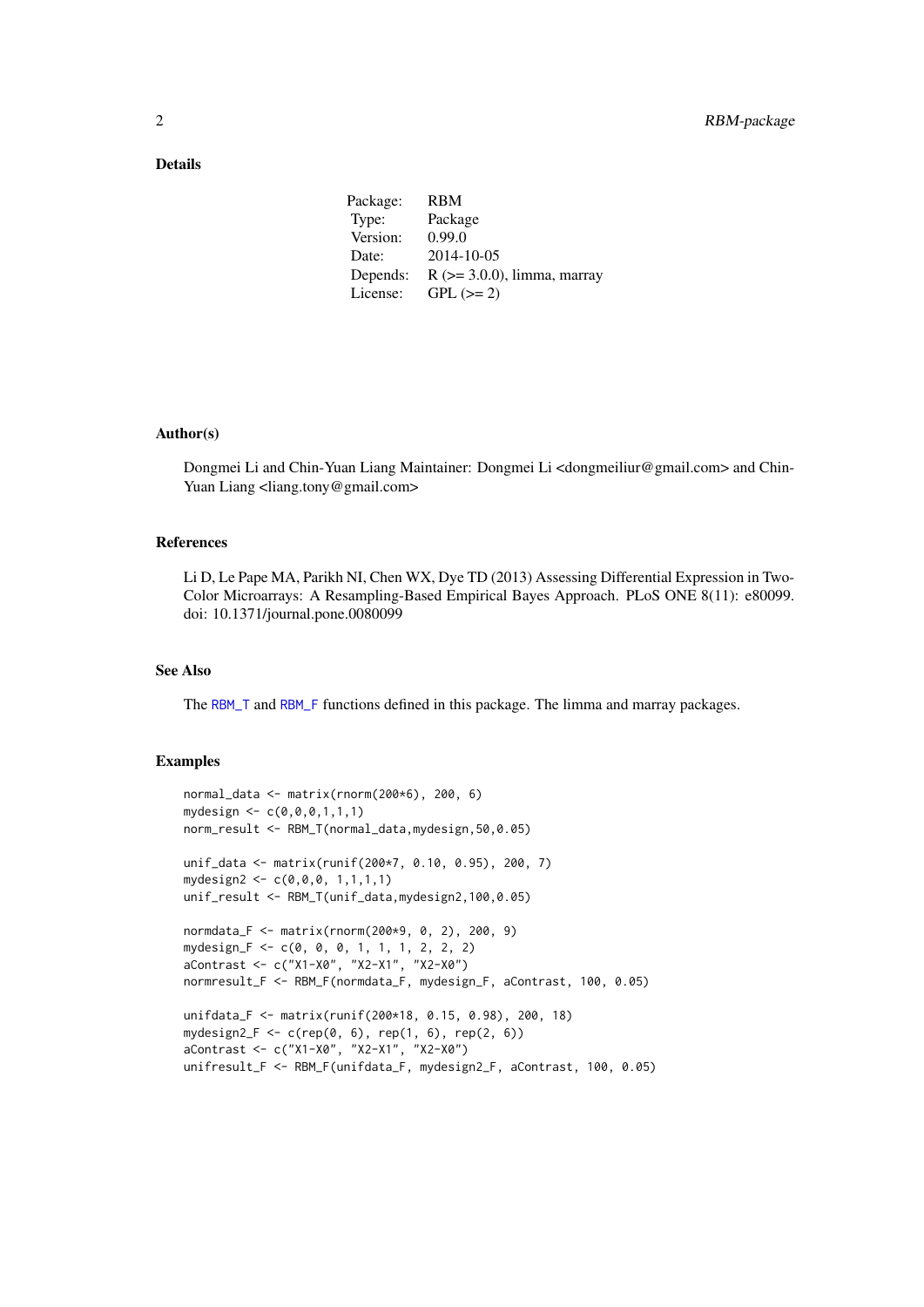<span id="page-2-0"></span>ovarian\_cancer\_methylation

*ovarian cancer methylation example from United Kingdom Ovarian Cancer Population Study (UKOPS)*

#### Description

This data set contains DNA methylation level from 1000 DNA methylation loci in 8 randomly selected women with 4 ovarian cancer cases (pre-treatment) and 4 age-matched healthy controls.

#### Usage

ovarian\_cancer\_methylation

#### Format

A matrix containing 1000 rows and 8 columns with each row denoting a methyaltion locus and each column denoting a subject.

#### Value

The ovarian cancer methylation example data set contains the following information:

| IlmnID  | Name of DNA methylation loci |
|---------|------------------------------|
| case    | Ovarian cancer patients      |
| control | Healthy controls             |

#### Source

NCBI GEO website with access number GSE19711

#### References

Teschendorff AE, Menon U, Gentry-Maharaj A, Ramus SJ et al. Age-dependent DNA methylation of genes that are suppressed in stem cells is a hallmark of cancer. Genome Res 2010 Apr;20(4):440- 6. PMID: 20219944

<span id="page-2-1"></span>

| RBM F | RBM_F: a R function for microarray and RNA-Seq data analysis for |
|-------|------------------------------------------------------------------|
|       | designs with more than two groups                                |

#### Description

Use A Resampling-Based Empirical Bayes Approach to Assess Differential Expression in Two-Color Microarrays and RNA-Seq data sets for designs with more than two groups.

#### Usage

```
RBM_F(aData, vec_trt, aContrast, repetition, alpha)
```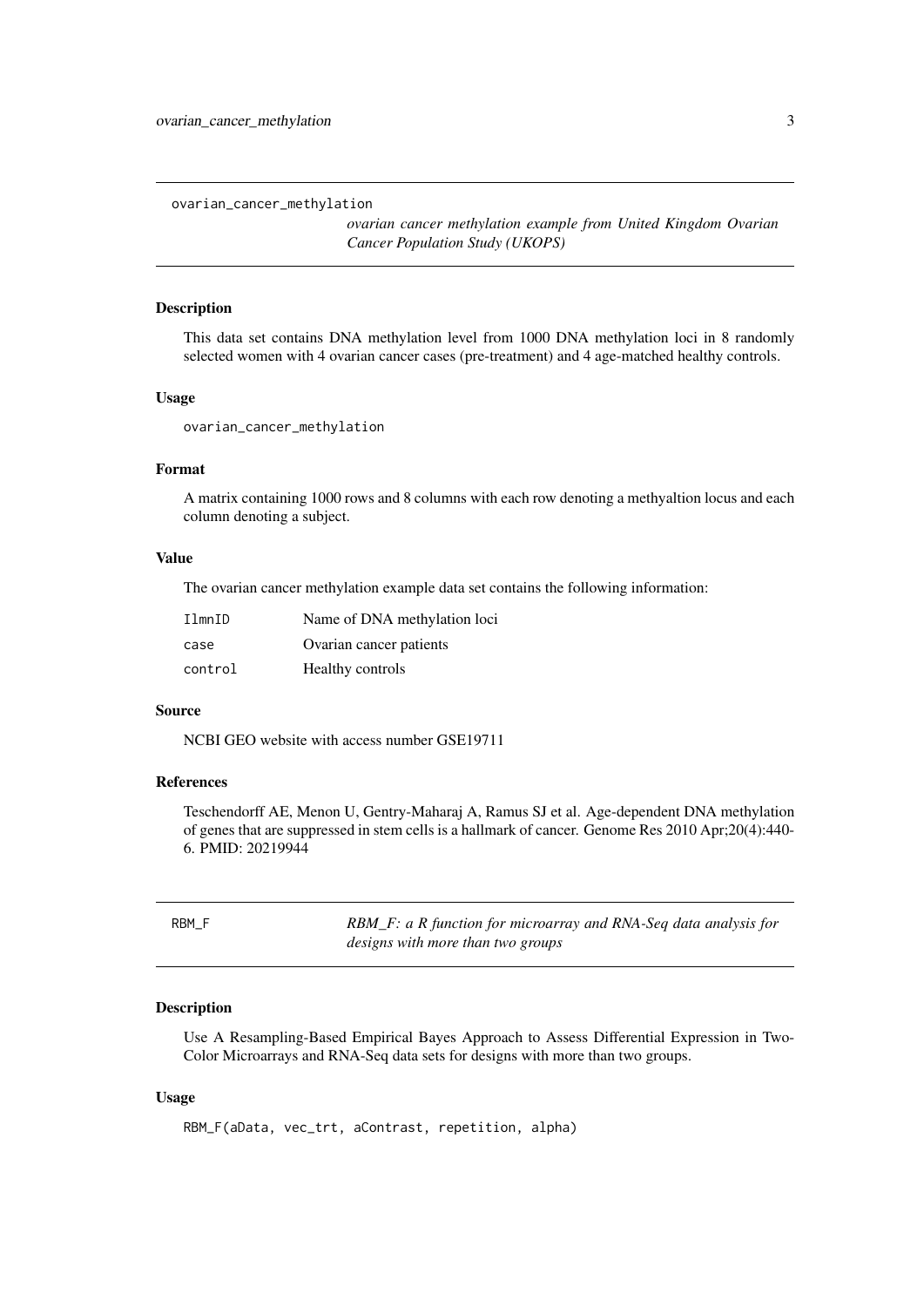#### <span id="page-3-0"></span>Arguments

| aData      | The input data set with rows and columns denoting features and samples, re-<br>spectively                                                                                                               |
|------------|---------------------------------------------------------------------------------------------------------------------------------------------------------------------------------------------------------|
| vec_trt    | A vector for group notation such as 1s denote treatment group and 0s denote<br>control group                                                                                                            |
| aContrast  | A vector for contrast. For example: if we want to compare group 1 with group<br>0, group 2 with group 1, and group 2 with group 0, then the contrast vector will<br>be $("X1-X0", "X2"- "X1", "X2-X0")$ |
| repetition | The number of resamplings used in the analysis. You could use 1000 or higher<br>number                                                                                                                  |
| alpha      | The signifiance level                                                                                                                                                                                   |
|            |                                                                                                                                                                                                         |

#### Details

Combine resampling with empirical Bayes approach for Microarrays and RNA-Seq data analysis.

#### Value

RBM\_F produces a named list with the following components:

| ordfit_t      | orignal t statistics                                                           |
|---------------|--------------------------------------------------------------------------------|
| ordfit_pvalue | original p-values from lmFit and eBayes                                        |
| ordfit_beta0  | estimated mean for the control group                                           |
| ordfit_beta1  | estimated mean difference between treatment and control group                  |
| permutation_p | calculated p-values from permutation method based on resampled test statistics |
| bootstrap_p   | calculated p-values from bootstrap method based on resampled test statistics   |

#### Author(s)

Dongmei Li and Chin-Yuan Liang

#### References

Li D, Le Pape MA, Parikh NI, Chen WX, Dye TD (2013) Assessing Differential Expression in Two-Color Microarrays: A Resampling-Based Empirical Bayes Approach. PLoS ONE 8(11): e80099. doi: 10.1371/journal.pone.0080099

#### See Also

The [RBM\\_T](#page-4-1) function defined in this package. The limma and marray packages.

#### Examples

```
normdata_F <- matrix(rnorm(200*9, 0, 2), 200, 9)
mydesign_new <- c(0, 0, 0, 1, 1, 1, 2, 2, 2)
aContrast <- c("X1-X0", "X2-X1", "X2-X0")
normresult_F <- RBM_F(normdata_F, mydesign_new, aContrast, 100, 0.05)
unifdata_F <- matrix(runif(200*18, 0.15, 0.98), 200, 18)
mydesign2_new <- c(rep(\theta, 6), rep(1, 6), rep(2, 6))aContrast <- c("X1-X0", "X2-X1", "X2-X0")
unifresult_F <- RBM_F(unifdata_F, mydesign2_new, aContrast, 100, 0.05)
```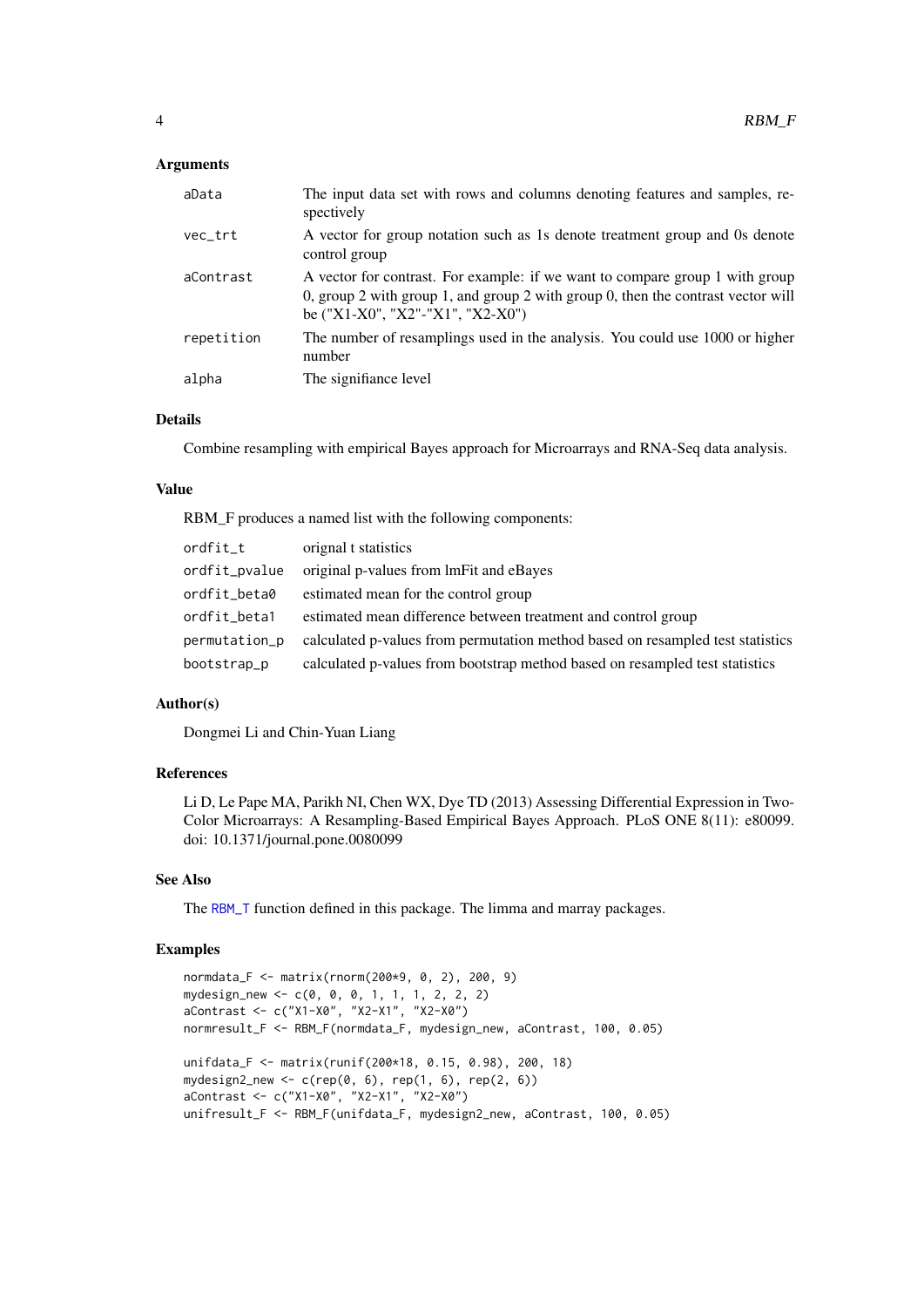<span id="page-4-1"></span><span id="page-4-0"></span>

| RBM T | RBM_T: a R function for microarray and RNA-Seq data analysis for |
|-------|------------------------------------------------------------------|
|       | two-group comparisons                                            |

#### Description

Use A Resampling-Based Empirical Bayes Approach to Assess Differential Expression or Identify differntially methylated loci in Two-Color Microarrays and RNA-Seq data sets.

#### Usage

RBM\_T(aData, vec\_trt, repetition, alpha)

#### Arguments

| aData      | The input data set with rows and columns denoting features and samples, re-<br>spectively    |
|------------|----------------------------------------------------------------------------------------------|
| vec_trt    | A vector for group notation such as 1s denote treatment group and 0s denote<br>control group |
| repetition | The number of resamplings used in the analysis. You could use 1000 or higher<br>number       |
| alpha      | The signifiance level                                                                        |

#### Details

Combine resampling with empirical Bayes approach for Microarrays and RNA-Seq data analysis.

#### Value

RBM\_T produces a named list with the following components:

| ordfit_t      | orignal t statistics                                                           |
|---------------|--------------------------------------------------------------------------------|
| ordfit_pvalue | original p-values from lmFit and eBayes                                        |
| ordfit_beta0  | estimated mean for the control group                                           |
| ordfit_beta1  | estimated mean difference between treatment and control group                  |
| permutation_p | calculated p-values from permutation method based on resampled test statistics |
| bootstrap_p   | calculated p-values from bootstrap method based on resampled test statistics   |

#### Author(s)

Dongmei Li and Chin-Yuan Liang

#### References

Li D, Le Pape MA, Parikh NI, Chen WX, Dye TD (2013) Assessing Differential Expression in Two-Color Microarrays: A Resampling-Based Empirical Bayes Approach. PLoS ONE 8(11): e80099. doi: 10.1371/journal.pone.0080099

#### See Also

The [RBM\\_F](#page-2-1) function defined in this package. The limma and marray packages.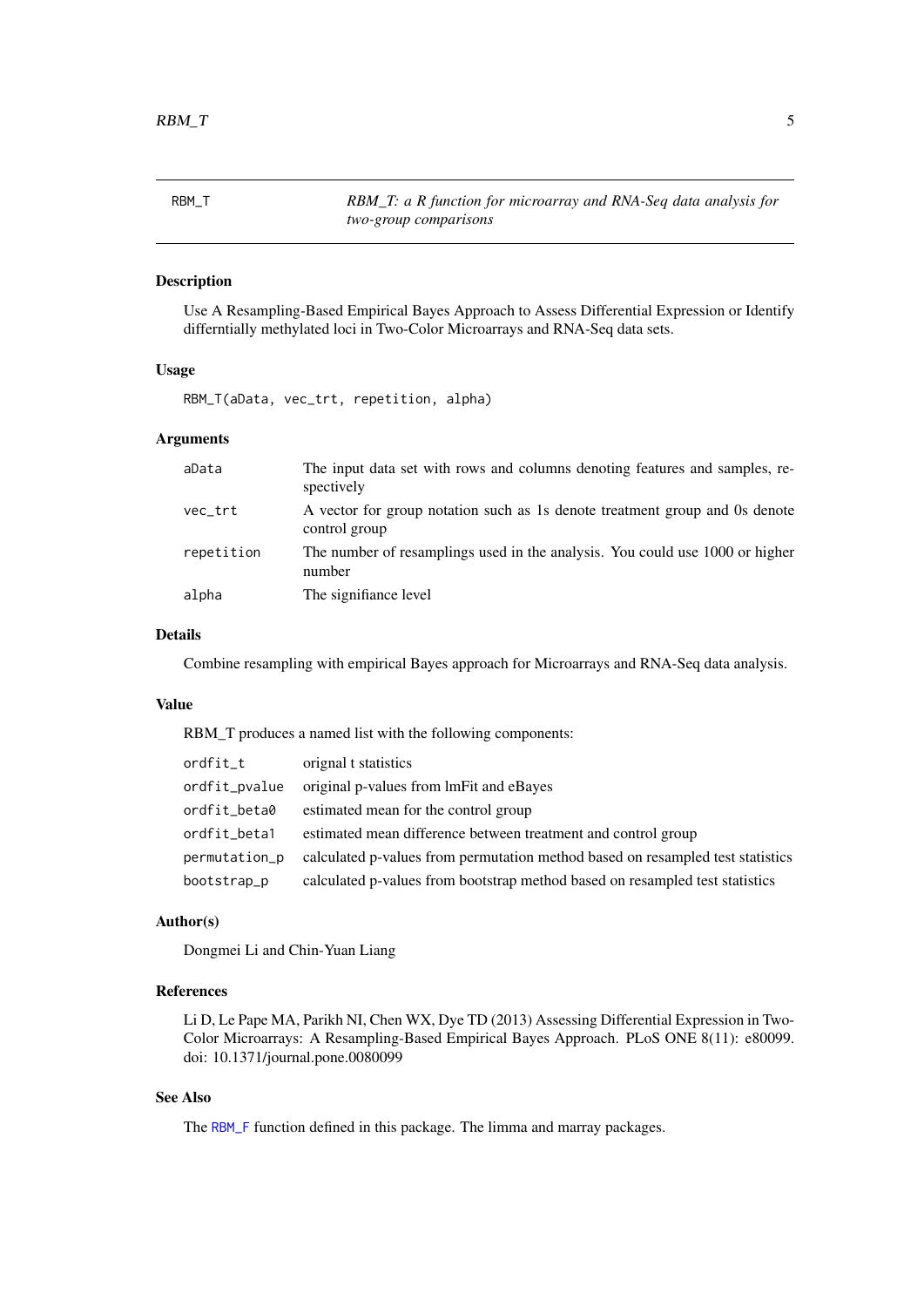#### Examples

```
normal_data <- matrix(rnorm(200*6), 200, 6)
mydesign <- c(0,0,0,1,1,1)
norm_result <- RBM_T(normal_data,mydesign,50,0.05)
unif_data <- matrix(runif(200*7, 0.10, 0.95), 200, 7)
```

```
mydesign2 <- c(0,0,0, 1,1,1,1)
```

```
unif_result <- RBM_T(unif_data,mydesign2,100,0.05)
```